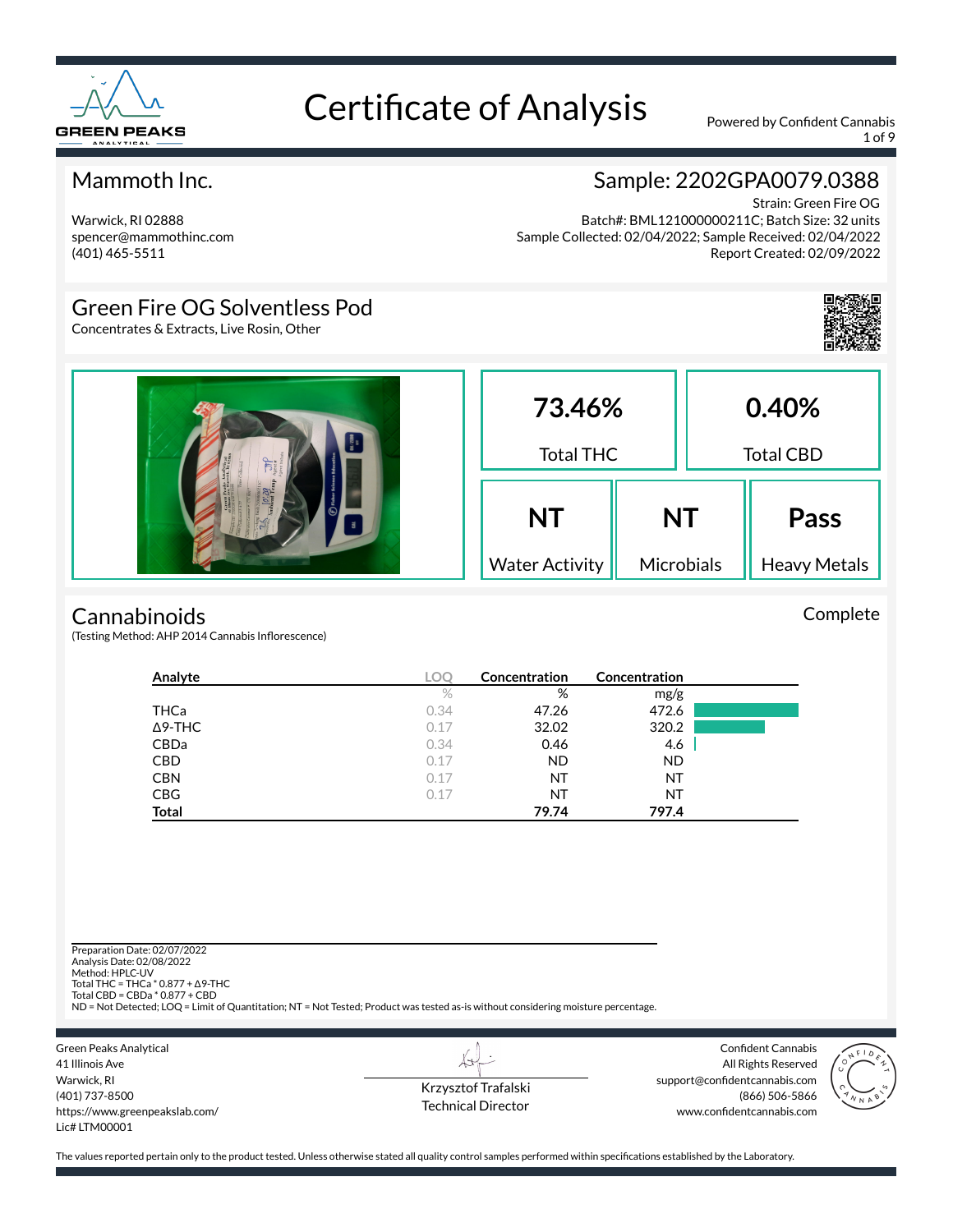

2 of 9

#### Mammoth Inc.

Warwick, RI 02888 spencer@mammothinc.com (401) 465-5511

### Sample: 2202GPA0079.0388

Strain: Green Fire OG Batch#: BML121000000211C; Batch Size: 32 units Sample Collected: 02/04/2022; Sample Received: 02/04/2022 Report Created: 02/09/2022

#### Green Fire OG Solventless Pod

Concentrates & Extracts, Live Rosin, Other

#### Heavy Metals

(Testing Method: FDA 4.7)



Pass

| Analyte | <b>Concentration</b>                                     |       | .imit | <b>Status</b> |
|---------|----------------------------------------------------------|-------|-------|---------------|
|         | ug/kg                                                    | ug/kg | ug/kg |               |
| Arsenic | <loo< td=""><td>50</td><td>200</td><td>Pass</td></loo<>  | 50    | 200   | Pass          |
| Cadmium | <loo< td=""><td>50</td><td>200</td><td>Pass</td></loo<>  | 50    | 200   | Pass          |
| Lead    | <loo< td=""><td>50</td><td>500</td><td>Pass</td></loo<>  | 50    | 500   | Pass          |
| Mercury | <loo< td=""><td>100</td><td>100</td><td>Pass</td></loo<> | 100   | 100   | Pass          |

Preparation Date: 02/06/2022<br>Analysis Date: 02/07/2022<br>ND = Not Detected; LOQ = Limit of Quantitation; NT = Not Tested; Product was tested as-is without considering moisture percentage.

Green Peaks Analytical 41 Illinois Ave Warwick, RI (401) 737-8500 https://www.greenpeakslab.com/ Lic# LTM00001

Krzysztof Trafalski Technical Director

 $\lambda\rightarrow$ 

Confident Cannabis All Rights Reserved support@confidentcannabis.com (866) 506-5866 www.confidentcannabis.com

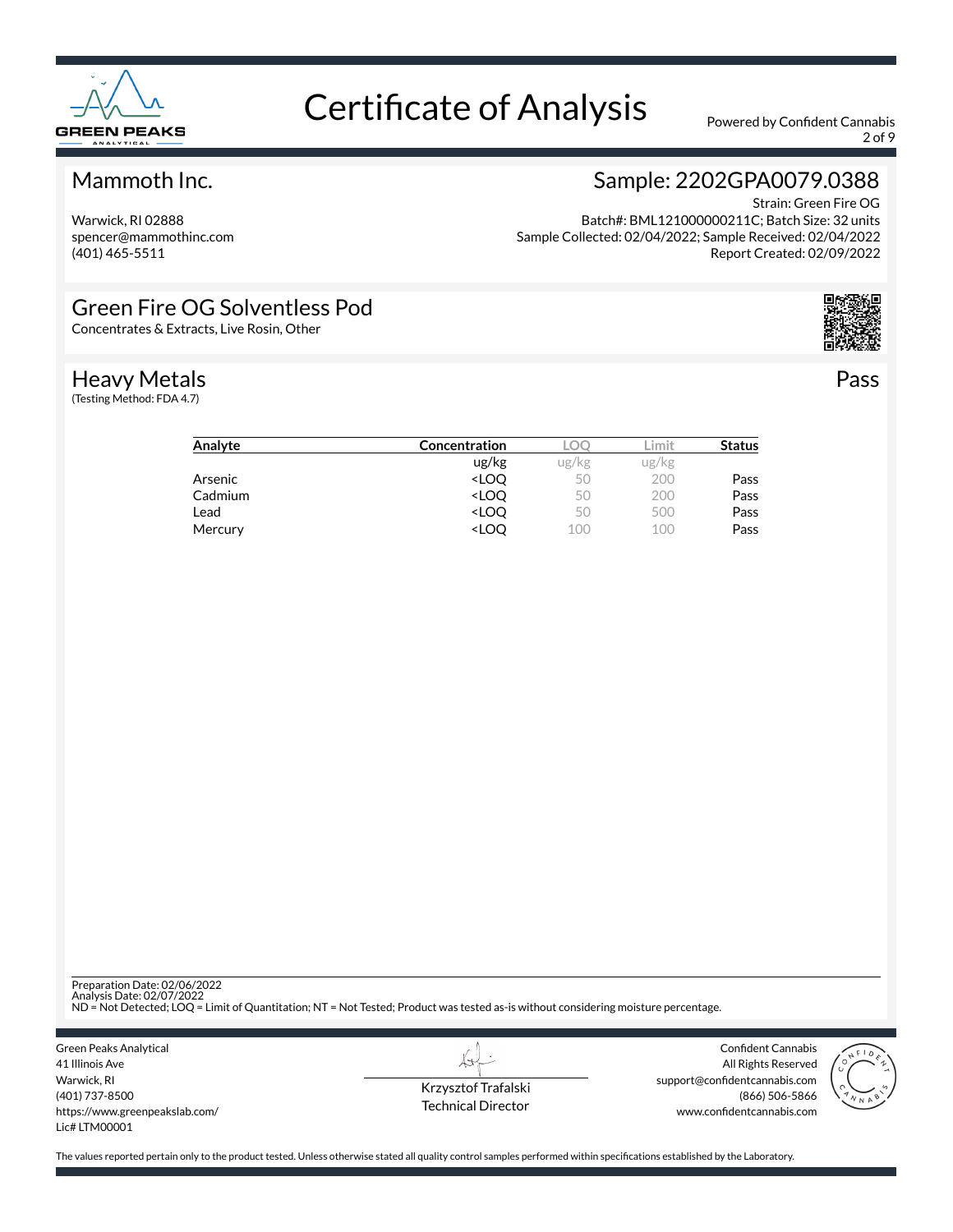

3 of 9

#### Mammoth Inc.

Warwick, RI 02888 spencer@mammothinc.com (401) 465-5511

### Sample: 2202GPA0079.0388

Strain: Green Fire OG Batch#: BML121000000211C; Batch Size: 32 units Sample Collected: 02/04/2022; Sample Received: 02/04/2022 Report Created: 02/09/2022

#### Green Fire OG Solventless Pod

Concentrates & Extracts, Live Rosin, Other



#### Sample Narrative

All samples were collected and analyzed within the established guidelines of 216-RICR-60-05-6 with all requirements met, unless otherwise noted in this Case Narrative. Samples were collected and maintained at ambient temperature prior to testing; results pertain only to the product(s) tested. Condition OK.

Green Peaks Analytical 41 Illinois Ave Warwick, RI (401) 737-8500 https://www.greenpeakslab.com/ Lic# LTM00001

Confident Cannabis All Rights Reserved support@confidentcannabis.com (866) 506-5866 www.confidentcannabis.com

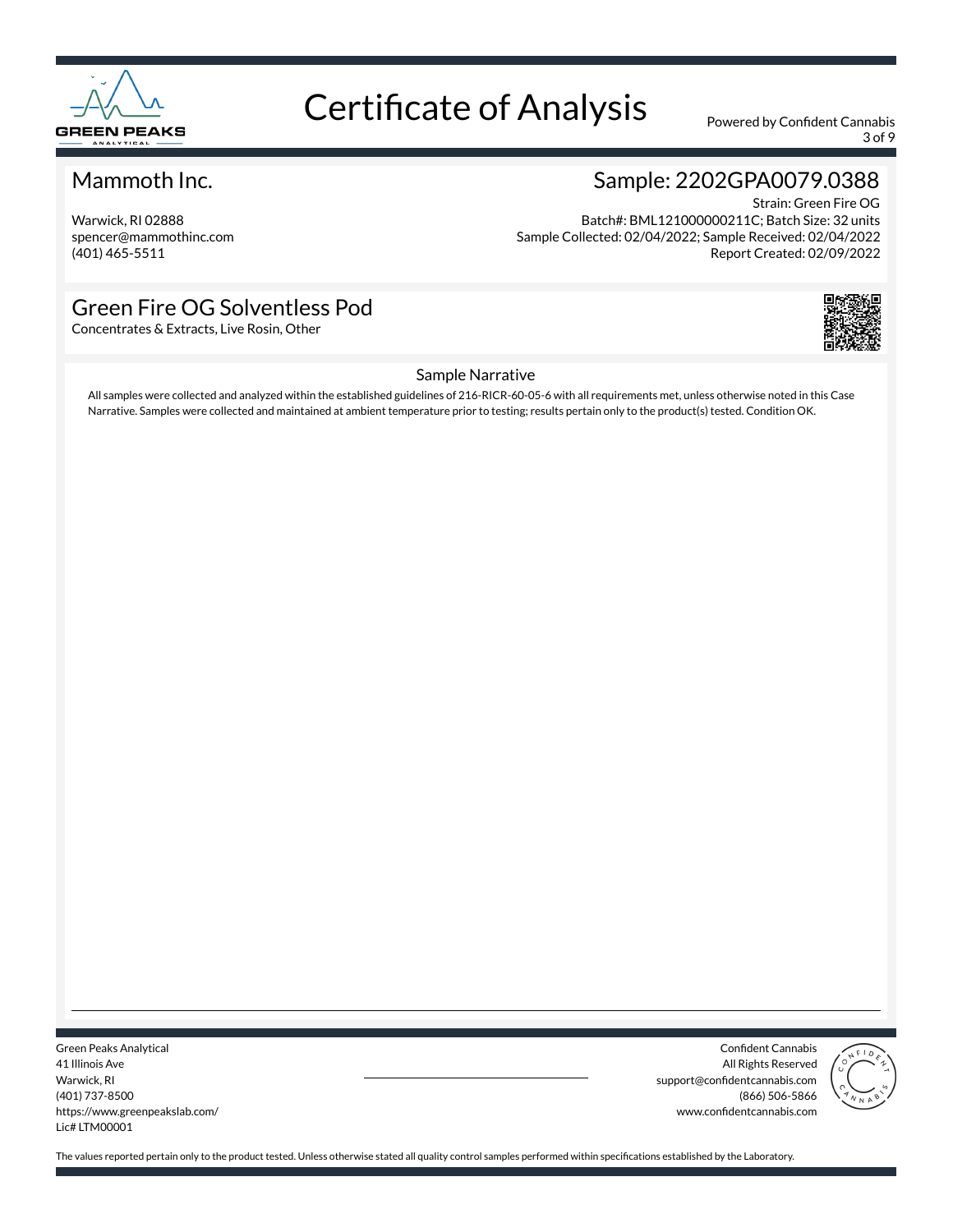

4 of 9

#### Mammoth Inc.

Warwick, RI 02888 spencer@mammothinc.com (401) 465-5511

#### Sample: 2202GPA0079.0388

Strain: Green Fire OG Batch#: BML121000000211C; Batch Size: 32 units Sample Collected: 02/04/2022; Sample Received: 02/04/2022 Report Created: 02/09/2022

#### Green Fire OG Solventless Pod Concentrates & Extracts, Live Rosin, Other Chain of Custody Order #2202GPA0079 **GREEN PEAKS** Manifest # Lab Employee<br>Name: 360n f(jncipi MMM: ETMocool-lo Laboratory Client Green Peaks Analytical<br>License: LTM00001 Mammoth Inc.<br>License: CV 0017 Phone #: 203-685-5005 DL#: 17-078-6566 41 Illinois Ave<br>Warwick, RI 02888<br>C: +1 401-737-8500 187 Chestnut Street<br>Warwick, RI 02888<br>C: +1 401-465-5511 Client Employee Papay MMM: CV0017<br>Mame 2 2 Papay MMM: CV0017 Odometer Start: 188376 Order Date:  $214122$ Client Signature Date of Pickup: 2/4/27 Time Collected:  $|\emptyset\rangle$   $|b - |0\rangle$  3  $\widehat{\mathsf{Time}}$  $\widehat{\mathsf{N}}$ :43 Start Time of Pickup: 0.03 Time Returned to Lab:  $||\rangle \partial \mathcal{E}$ Lab Si vehicle ID: Ford TVanSit 57797  $Time: 10'43$ am Odometer End: (28372)  $\pi$   $z/y/z$  $11:10$ Sample ID: 2202GPA0079.0384 Weight at Pickup:  $|4|$ , External Batch # (Size):<br>BML121000000222A (4540g) Intact Sample Name: Green Fire OG<br>Flower A Weight at Lab: 4, 3 External Lot # (Size): Min Sample (g): 3.0g Y N Foreign Ma Tests: SOP CAN-21(Water Activity)<br>SOP CAN-18 (Potency)<br>SOP B-118 (Full Panel Microbial) Strain Name: Green Fire OG Category: Plant Type: Flower - Cured **All and All and All and All and All and All and All and All and All and All and All and All and All and All a** Weight at Pickup:  $\frac{\beta}{\beta}$ Sample ID: 2202GPA0079.0385 External Batch # (Size):<br>BML121000000222B (1800g) Sample Name: Green Fire OG<br>Flower B Sealed Y N External Lot # (Size): Min Sample (g): 3.0g Foreign Matter: Y N External Lot \* (Size):<br>Tests: SOP CAN-21(Water Activity)<br>SOP CAN-18 (Potency)<br>SOP B-118 (Full Panel Microbial) Strain Name: Green Fire OG Category: Plant Type: Flower - Cured Sample ID: 2202GPA0079.0386 Weight at Pickup: 7 unfs **External Batch # (Size):**<br>BML121000000209D (87 units) Weight at Lab: 7 um 95 Sample Name: Animal Mints THCA<br>Diamonds Sealed: Y N External Lot # (Size): **Foreign Matter:** Y N **Strain Name: Animal Mints** Tests: SOP CAN-18 (Potency)<br>SOP CAN-17 (Metals) Category: Concentrates & Extracts **Type: Diamonds**

Green Peaks Analytical 41 Illinois Ave Warwick, RI (401) 737-8500 https://www.greenpeakslab.com/ Lic# LTM00001

Confident Cannabis All Rights Reserved support@confidentcannabis.com (866) 506-5866 www.confidentcannabis.com

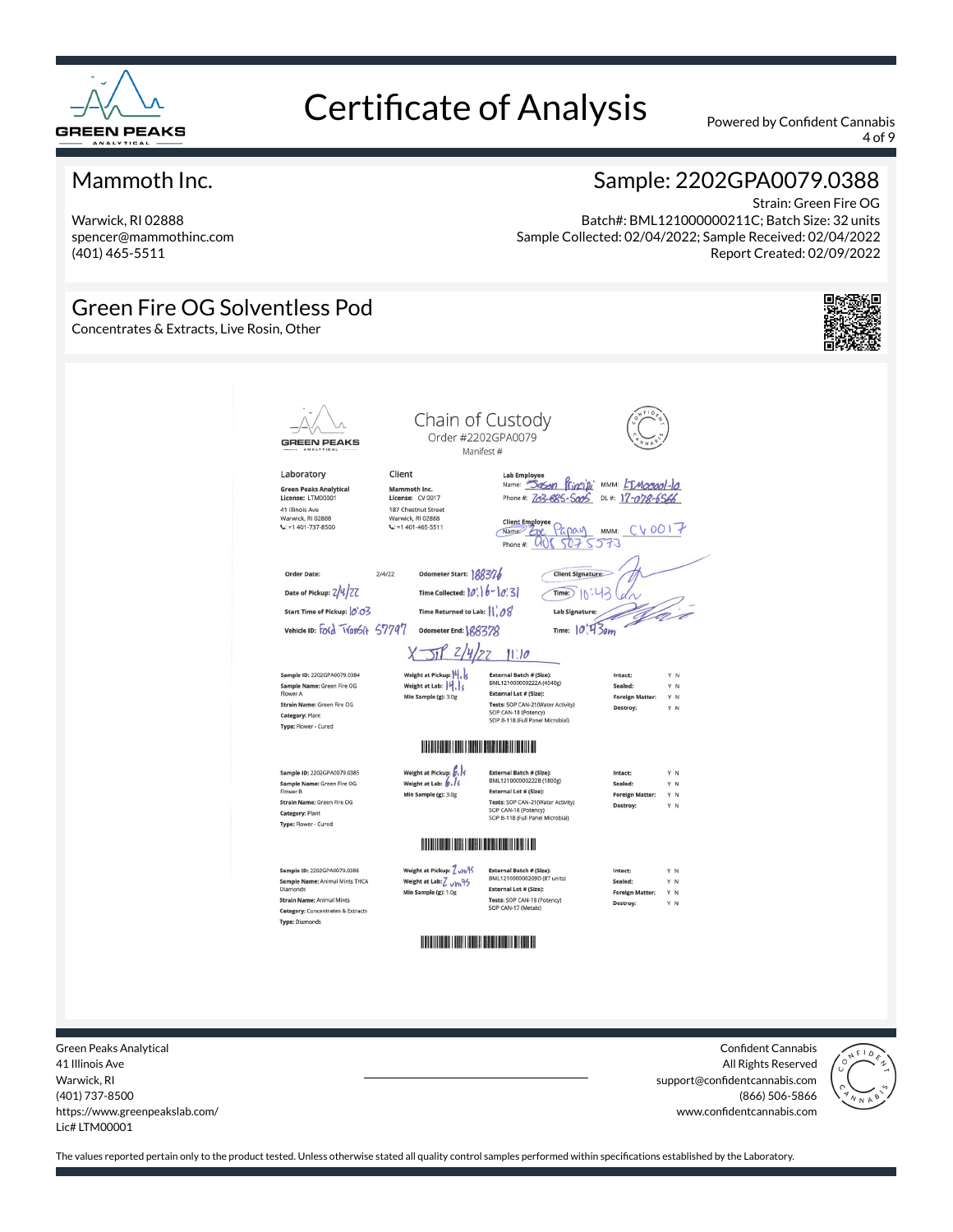

5 of 9

#### Mammoth Inc.

Warwick, RI 02888 spencer@mammothinc.com (401) 465-5511

### Sample: 2202GPA0079.0388

Strain: Green Fire OG Batch#: BML121000000211C; Batch Size: 32 units Sample Collected: 02/04/2022; Sample Received: 02/04/2022 Report Created: 02/09/2022

#### Green Fire OG Solventless Pod

Concentrates & Extracts, Live Rosin, Other



| Sample ID: 2202GPA0079.0387<br>Sample Name: Green Fire OG<br><b>THCA Diamonds</b><br>Strain Name: Green Fire OG<br><b>Category:</b> Concentrates & Extracts<br><b>Type: Diamonds</b>  | Weight at Pickup: Zum<br>Weight at Lab: Z vni 15<br>Min Sample (g): 1.0g        | External Batch # (Size):<br>BML121000000211D (102 units)<br>External Lot # (Size):<br>Tests: SOP CAN-18 (Potency)<br>SOP CAN-17 (Metals) | Intact:<br>Sealed:<br>Destroy: | <b>Foreign Matter:</b> | YN<br>YN<br>Y N<br>YN    |
|---------------------------------------------------------------------------------------------------------------------------------------------------------------------------------------|---------------------------------------------------------------------------------|------------------------------------------------------------------------------------------------------------------------------------------|--------------------------------|------------------------|--------------------------|
|                                                                                                                                                                                       | <b>IN THE REAL PROPERTY OF STATE OF BUILDING</b>                                |                                                                                                                                          |                                |                        |                          |
| Sample ID: 2202GPA0079.0388<br>Sample Name: Green Fire OG<br>Solventless Pod<br>Strain Name: Green Fire OG<br><b>Category: Concentrates &amp; Extracts</b><br><b>Type: Live Rosin</b> | Weight at Pickup: 2.56<br>Weight at Lab: $2.5$<br>Min Sample (g): 1.0g          | External Batch # (Size):<br>BML121000000211C (32 units)<br>External Lot # (Size):<br>Tests: SOP CAN-18 (Potency)<br>SOP CAN-17 (Metals)  | Intact:<br>Sealed:<br>Destroy: | <b>Foreign Matter:</b> | Y N<br>Y N<br>YN<br>Y N  |
|                                                                                                                                                                                       | <b>THE REPORT OF PERSONS ASSESSED AND REPORT</b>                                |                                                                                                                                          |                                |                        |                          |
| Sample ID: 2202GPA0079.0389<br>Sample Name: Animal Mints<br>Solventless Pod<br><b>Strain Name: Animal Mints</b>                                                                       | Weight at Pickup: 7, 54<br>Weight at Lab: $\angle .5_c$<br>Min Sample (g): 1.0g | External Batch # (Size):<br>BML121000000209C (45 units)<br>External Lot # (Size):<br>Tests: SOP CAN-18 (Potency)<br>SOP CAN-17 (Metals)  | Intact:<br>Sealed:<br>Destroy: | <b>Foreign Matter:</b> | Y N<br>Y N<br>Y N<br>Y N |
|                                                                                                                                                                                       |                                                                                 |                                                                                                                                          |                                |                        |                          |
|                                                                                                                                                                                       | <b>HELL AND REAL PROPERTY</b>                                                   |                                                                                                                                          |                                |                        |                          |
| Category: Concentrates & Extracts<br><b>Type: Live Rosin</b><br><b>Tests Ordered</b>                                                                                                  | Quantity                                                                        | <b>Unit Price</b>                                                                                                                        |                                | <b>Total Price</b>     |                          |
| SOP CAN-17 (Metals)                                                                                                                                                                   | 4                                                                               | \$90.00                                                                                                                                  |                                | \$360.00               |                          |
| SOP B-118 (Full Panel Microbial)                                                                                                                                                      | $\overline{2}$                                                                  | \$200.00                                                                                                                                 |                                | \$400.00               |                          |
| SOP CAN-18 (Potency)                                                                                                                                                                  | 6                                                                               | \$65.00                                                                                                                                  |                                | \$390.00               |                          |
| SOP CAN-21(Water Activity)                                                                                                                                                            | $\overline{2}$                                                                  | \$20.00                                                                                                                                  |                                |                        | \$40.00                  |
| <b>Pick Up Charge</b>                                                                                                                                                                 | 1                                                                               | [Refer to Lab Quote]                                                                                                                     |                                | [Refer to Lab Quote]   |                          |
|                                                                                                                                                                                       |                                                                                 |                                                                                                                                          | <b>SUBTOTAL:</b>               | \$1,190.00             |                          |
|                                                                                                                                                                                       |                                                                                 | TAX (0.000%):                                                                                                                            |                                |                        | \$0.00                   |

Cannabis is not providing any party listed on this Chain of Custody form with legal advice. Your use of this form is at your own risk. Confident Cannabis does not assume any liability for providing you with the use of this

Additional Notes: \$ All Samples Collected and Stated at ambient temp Condition ok.

Green Peaks Analytical 41 Illinois Ave Warwick, RI (401) 737-8500 https://www.greenpeakslab.com/ Lic# LTM00001

Confident Cannabis All Rights Reserved support@confidentcannabis.com (866) 506-5866 www.confidentcannabis.com

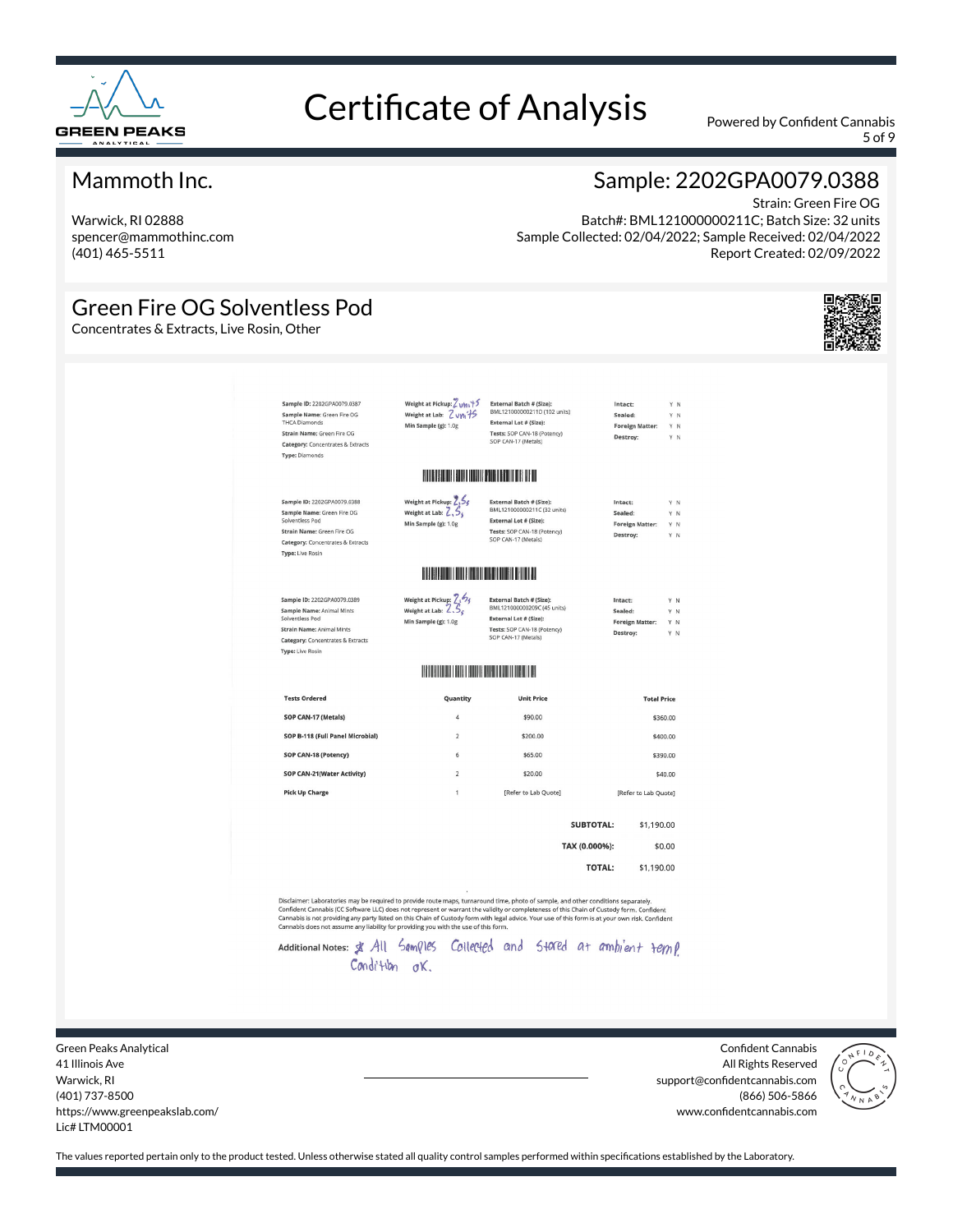

6 of 9

#### Mammoth Inc.

Warwick, RI 02888 spencer@mammothinc.com (401) 465-5511

### Sample: 2202GPA0079.0388

Strain: Green Fire OG Batch#: BML121000000211C; Batch Size: 32 units Sample Collected: 02/04/2022; Sample Received: 02/04/2022 Report Created: 02/09/2022

#### Green Fire OG Solventless Pod

Concentrates & Extracts, Live Rosin, Other



| Set ID: 020722C        |                  |
|------------------------|------------------|
| <b>Blanks</b>          | <b>PASS/FAIL</b> |
| Reagent Blank          | PASS             |
| $CCB-1$                | PASS             |
| $CCB-2$                | PASS             |
| <b>CCB-CLOSE</b>       | PASS             |
| LCS/Spike              | <b>PASS/FAIL</b> |
| $CCV-1$                | <b>PASS</b>      |
| $CCV-2$                | <b>PASS</b>      |
| <b>CCV-CLOSE</b>       | PASS             |
| <b>LCS</b>             | PASS             |
| <b>LCSD</b>            | <b>PASS</b>      |
| <b>SPK</b>             | <b>FAIL</b>      |
| <b>Duplicates</b>      | <b>PASS/FAIL</b> |
| Duplicate              | <b>PASS</b>      |
| <b>Field Duplicate</b> | <b>PASS</b>      |

#### **Heavy Metals Quality Control**

#### **Narrative**

The matrix spike failed to meet criteria for Arsenic at 136% due to suspected positive matrix interference. The sample and spike were re-analyzed yielding a recovery of 132% for Arsenic, confirming positive interference in the sample. Set accepted.

Green Peaks Analytical 41 Illinois Ave Warwick, RI (401) 737-8500 https://www.greenpeakslab.com/ Lic# LTM00001

Confident Cannabis All Rights Reserved support@confidentcannabis.com (866) 506-5866 www.confidentcannabis.com

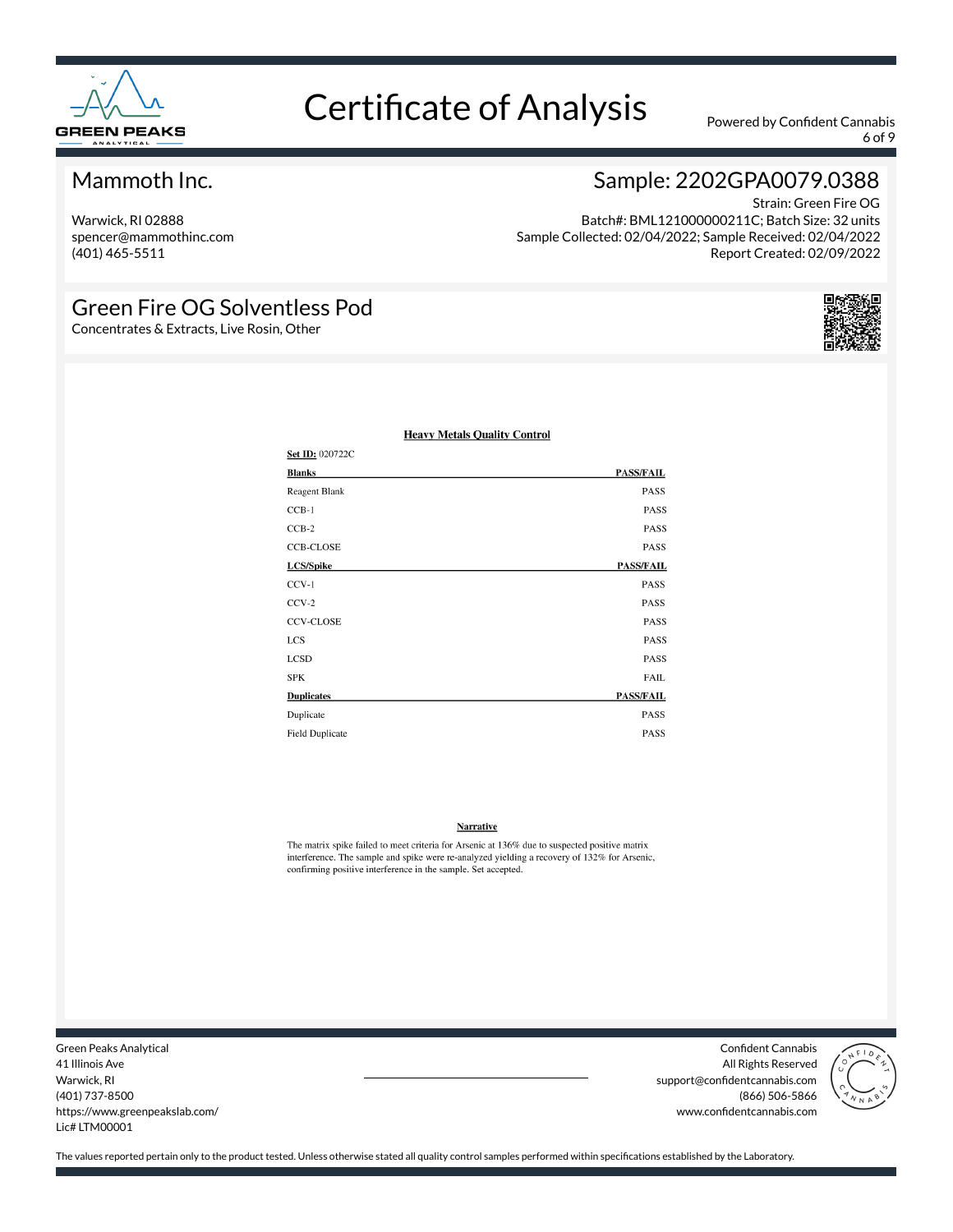

7 of 9

#### Mammoth Inc.

Warwick, RI 02888 spencer@mammothinc.com (401) 465-5511

## Sample: 2202GPA0079.0388

Strain: Green Fire OG Batch#: BML121000000211C; Batch Size: 32 units Sample Collected: 02/04/2022; Sample Received: 02/04/2022 Report Created: 02/09/2022

#### Green Fire OG Solventless Pod

Concentrates & Extracts, Live Rosin, Other

### Quality Control Data

| <b>Analytical Batch ID</b> | QC Sample ID | <b>Assay Name</b> | <b>QC Category Name</b> |
|----------------------------|--------------|-------------------|-------------------------|
| 02082022-1                 | 02082022-B-1 | Cannabinoids      | Blank                   |
| <b>QC Notes</b>            |              |                   |                         |
| None                       |              |                   |                         |
| <b>BLANKS</b>              |              |                   |                         |
|                            |              |                   | Pass/Fail               |
| <b>REAGENT BLANK</b>       |              |                   | PASS                    |
| <b>CCAL BLANK1</b>         |              |                   | PASS                    |
| <b>CCAL BLANK 2</b>        |              |                   | PASS                    |
| <b>CCAL BLANK3</b>         |              |                   | PASS                    |

Green Peaks Analytical 41 Illinois Ave Warwick, RI (401) 737-8500 https://www.greenpeakslab.com/ Lic# LTM00001

Confident Cannabis All Rights Reserved support@confidentcannabis.com (866) 506-5866 www.confidentcannabis.com

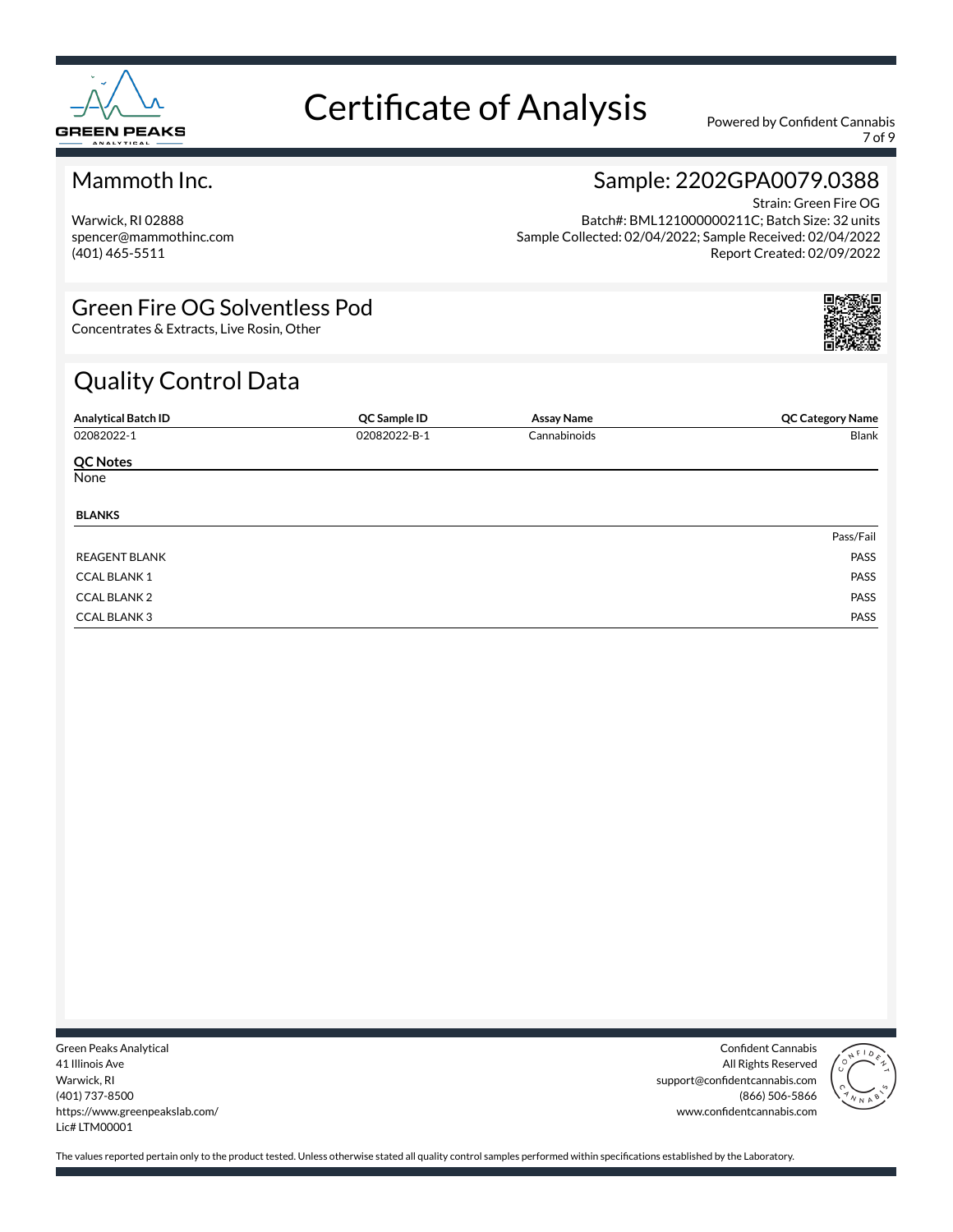

8 of 9

#### Mammoth Inc.

Warwick, RI 02888 spencer@mammothinc.com (401) 465-5511

#### Sample: 2202GPA0079.0388 Strain: Green Fire OG

Batch#: BML121000000211C; Batch Size: 32 units Sample Collected: 02/04/2022; Sample Received: 02/04/2022 Report Created: 02/09/2022

#### Green Fire OG Solventless Pod

Concentrates & Extracts, Live Rosin, Other

### Quality Control Data

| <b>Analytical Batch ID</b> | QC Sample ID | <b>Assay Name</b> | <b>QC Category Name</b> |
|----------------------------|--------------|-------------------|-------------------------|
| 02082022-1                 | 02082022-D-1 | Cannabinoids      | Sample Duplicate        |
| <b>QC Notes</b>            |              |                   |                         |
| None                       |              |                   |                         |
| <b>DUPLICATES</b>          |              |                   |                         |
|                            |              |                   | PASS/FAIL               |
| <b>Field Duplicate</b>     |              |                   | N/A                     |
| Sample Duplicate           |              |                   | PASS                    |

Green Peaks Analytical 41 Illinois Ave Warwick, RI (401) 737-8500 https://www.greenpeakslab.com/ Lic# LTM00001

Confident Cannabis All Rights Reserved support@confidentcannabis.com (866) 506-5866 www.confidentcannabis.com